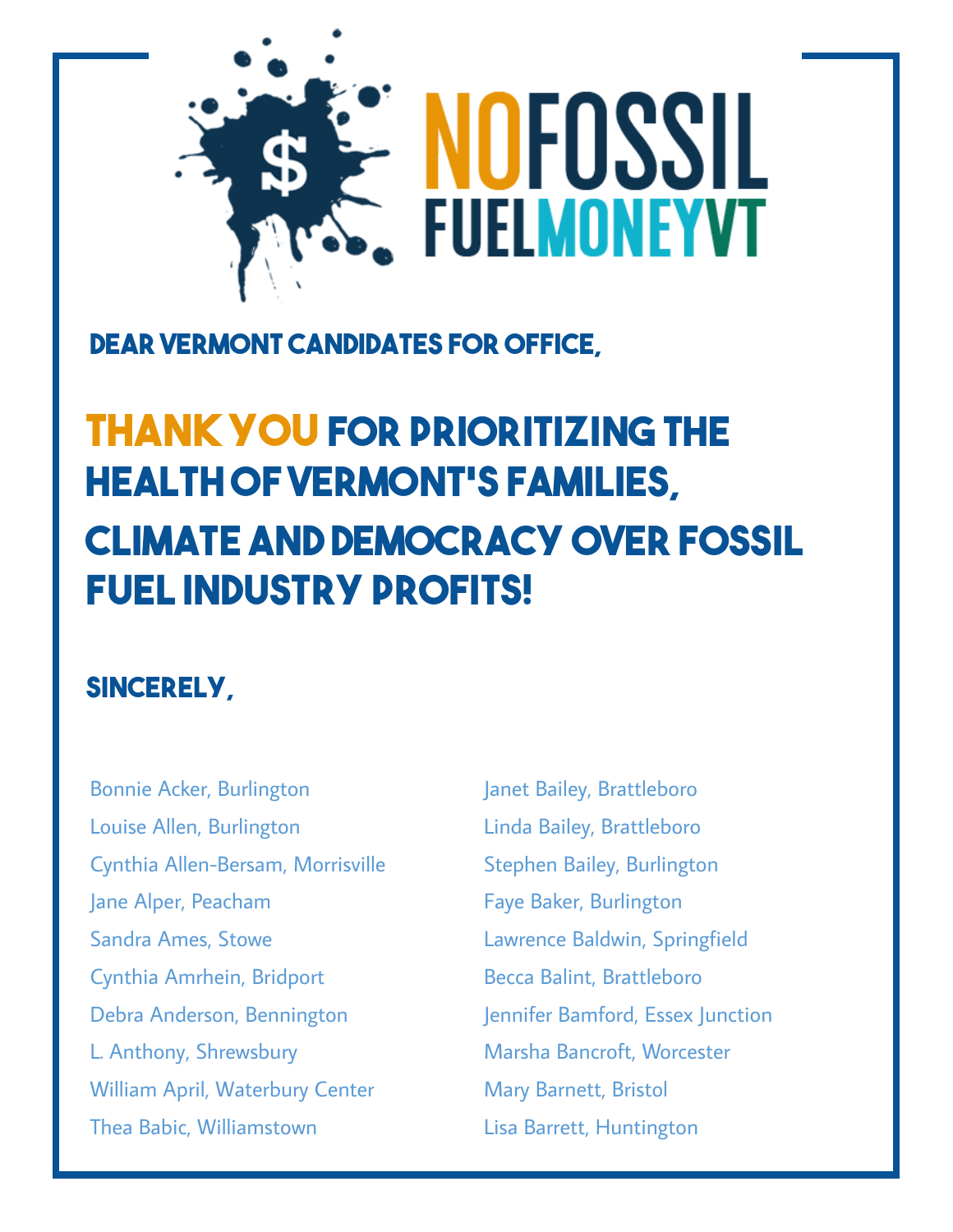Barbara Barry, Taftsville Nancy Bart, Brandon Colleen Bartlett, Dorset Diana Batzel, Marshfield Dawn Bausch, East Hardwick John Benjamin, Fairlee Faith Bieler, Waterbury Center Jacqueline Bilodeau, Montgomery Center Leila Black, Middlebury Stuart Blood, Thetford Center Paul Boffa, Worcester Henry Bonges, Milton Jo Boutin, Glover Richard Bower, Ludlow Eric Brattstrom, Warren Natalee Braun, Essex Junction Mary Brown, Poultney Gabriela Bucini, Shelburne Patricia Buck, East Dover Karen Bunnewith, East Calais James Burde, Jericho Matthew Burke, Charlotte Patrick Burke, Barre Paul Burns, Montpelier Beth Bush, Wallingford Marilyn Bush, Calais

Bill Capasso, Lincoln Sas Carey, Middlebury John Carter, Colchester Eldon Carvey, Williston Chris Casell, Burlington Dennis Casey, Waterford Elizabeth Chapek, Underhill Wanona Charles, Stowe Sue Clarke, Brattleboro Jack Clay, Middletown Springs Christopher Cleary, berlin Tom Clynes, Brookline Bill Cobleigh, Wallingford Judy Copa, Calais Kenneth Copenhaver, Fairfax Steve Couzelis, Milton Charles Cox, Fairfax Loren Cox, Huntington Lindsay Crossman, Brattleboro Timothy Cummings, Burlington Terence Cuneo, Williston Judi Daly, Waterbury Anne Dannenberg, Huntington Beth Danon, Hinesburg Ryan Darlow, Waterbury Center Don Dewees, North Ferrisburgh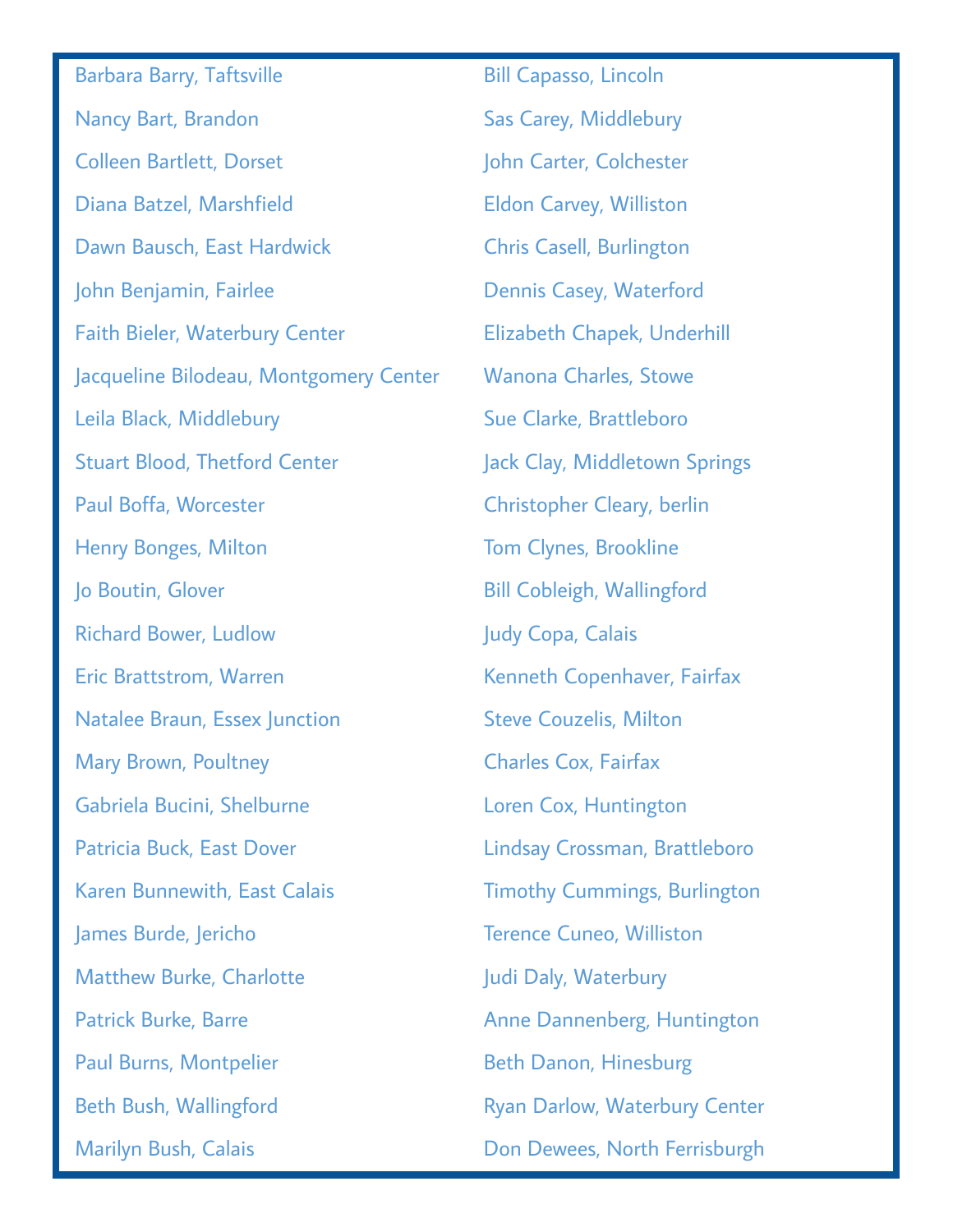Judy (Larson) DiMario, Waitsfield Courtney Dobyns, Norwich Anne Dolivo, Manchester Center Mary Dollenmaier, Northfield Edward Dombroski, Jericho Michael Doran, Vergennes Walter Duda, Poultney Ben Edgerly Walsh, Montpelier Peter Edlund, Waitsfield Liz Edsell, Montpelier Mary Eldredge, Springfield Russell Ellis, Burlington Lee English, Grand Isle Phyllis Erwin, Guilford John Fago, Bethel Anne Fayen, Strafford Martha Fedele, Newport John L Ferguson, South Burlington Donna Fialkoff, Shelburne Tom Finnell, Brattleboro Duke Forcier, Montpelier Larry Forcier, Burlington Christina Fornaciari, Burlington Ellen Forsythe, Putney William Forsythe, Concord

Jeff Fortier, Bennington Evan Foxx, Waitsfield Louise Frazier, Montpelier Jean Freebern, Arlington Roberta Friedly, Dorset Ouida Fritschi, Barton Katherine Gallagher, Burlington Sarah Gallagher, Calais Newt Garland, Fairfax Phyllis Geiss, Underhill Thom Gentle, N Bennington Rita Gilbride, Chester Dee Gish, Sharon Lucy Gluck, Burlington Gabriel Godwyne, Putney Patricia Goetz, Wallingford Jeff Gold, Danville Duane Gorman, West Rutland Corey Gottfried, Colchester David Gouwens, Thetford Center Channing Greene, Morrisville Marcia Gustafson, Burlington Susan Hacker, Chester Liz Haenel, Vergennes Kenneth Haggett, Lake Elmore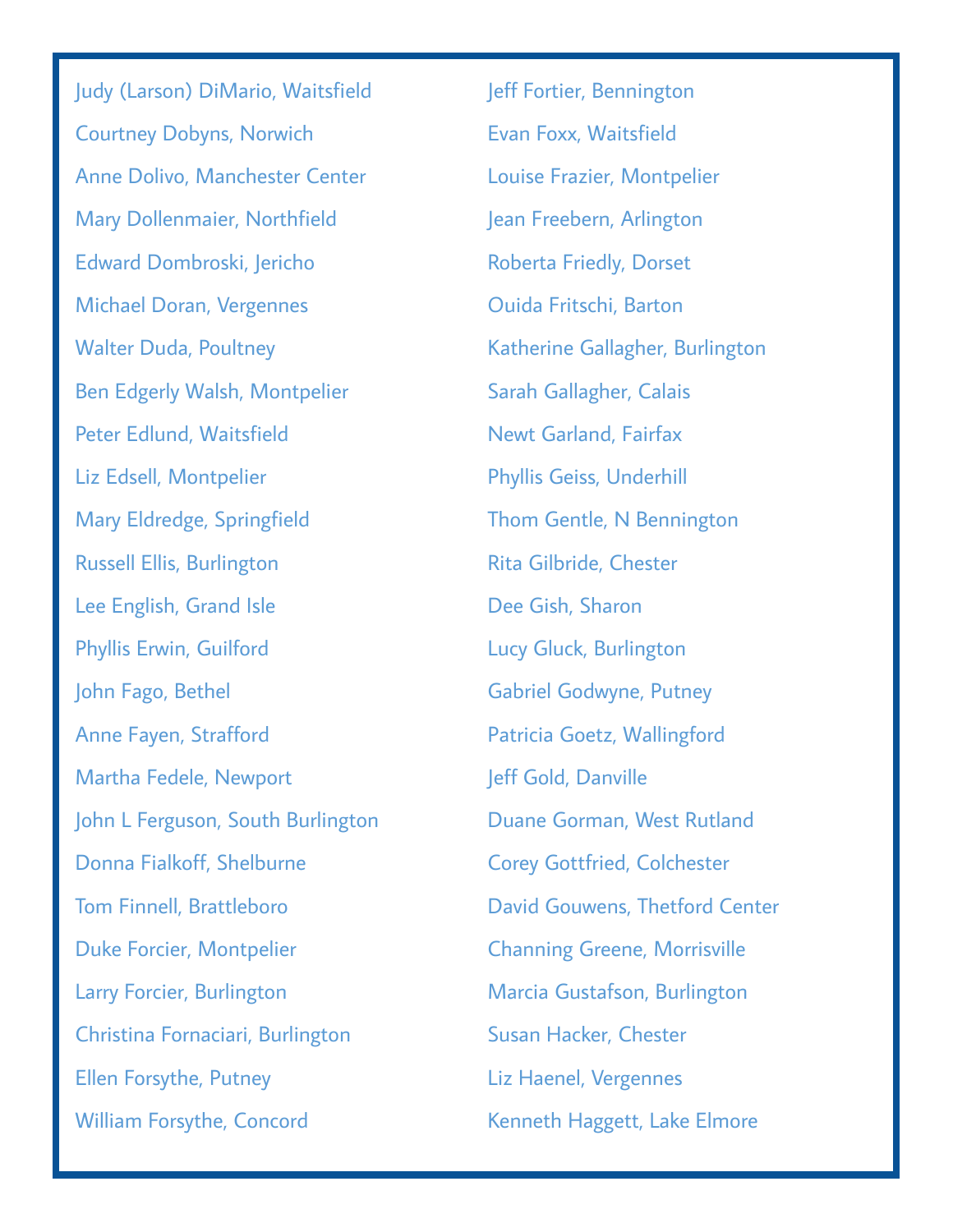Kathy Hall, Chittenden John Hamerslough, Richmond Jacob Hansen, Starksboro Betsy Hardy, Richmond Tracie Harris, Bellows Falls James Haslam, Burlington Robert Haun, White River Junction Nate Hausman, Montpelier Clove Haviva, Warren Judith Hazelton, Bennington Jessie Heiser, Richmond Cynthia Hendel, Hinesburg Sylvie Henning, Grand Isle Ralph Herbert, Northfield Martha Hoar, Shelburne Susan Hodges, South Strafford Audrey Holm-Hansen, Shelburne Patricia Horne, Middlebury Timothy Howe, East Calais Margaret Howland, Bennington Tom Hudspeth, Burlington Thomas Hughes, Burlington Cynthia Jackson, Randolph Emily Jackson, Mount Holly Anne Jameson, Marshfield

Barbara Jeromin, Mendon Steven John, Marlboro Sonia Johnson, Williston Candy Jones, Rutland Richard Joy, South Burlington Jason Kaiser, Lyndon Center Barbara Karle, Salisbury Robert Keller, Brattleboro Mark Kennedy, South Hero Kate Kenner, Guilford Rick Klein, Panton Stephen Kline, St Johnsbury George Klohck, Middlebury Sue Knightes, Saint Albans Fred Koch, Morrisville Tami Koester, Essex Jct Julie Kraus, Bethel Mary Kupetz-Gardner, Hinesburg Monika LaMott, Andover John Lamperti, Norwich Rita Lane, Rutland Susan Lloyd, Westford Molly Loomis, Burlington Mac Lore, East Montpelier Catherine Lowther, Calais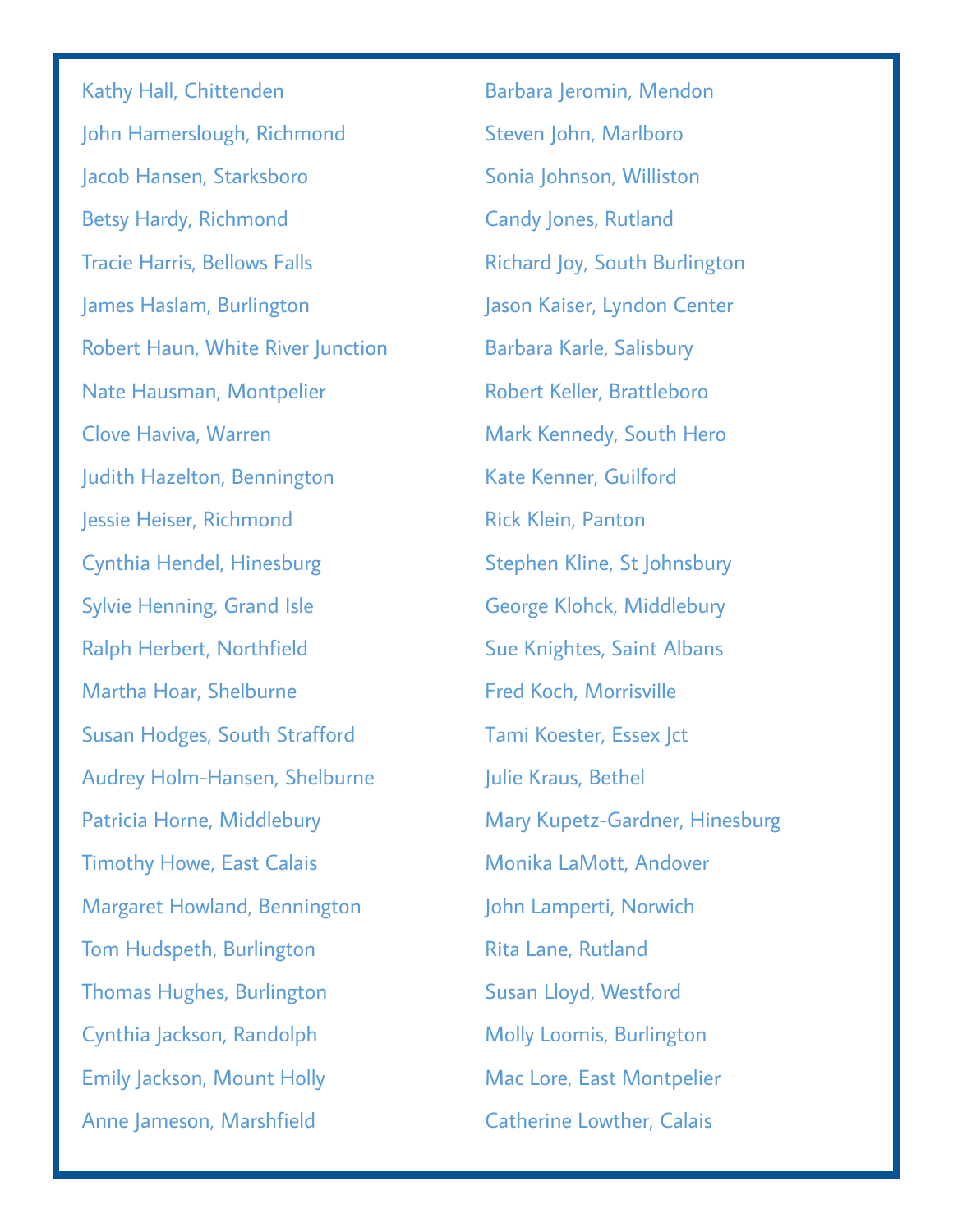Heidi Luquer, Hartland Four Corners Kristin Lyons, Monkton Vito Macaluso, Tinmouth Oliver Manice, Bridgewater Manny Mansbach, Athens Elise Marks, Burlington Juan Martinez Brun, Waitsfield Margaret McAvoy, Milton Janet McCleery, Starksboro John McCown, South Burlington Gail McDonell, Groton Barbara McKay, North Ferrisburgh Anne McKinsey, East Corinth Charles D. McMakin, Shelburne Thomas Medve, Essex Junction Darcey Mercier, Townshend James Messier, Franklin Harry Milkman, Springfield Jerome Milks, Vergennes Betsy Millmann, East Burke Susan Mills, Randolph Ctr. Charles Monette, Brattleboro Mia Moore, Montpelier Alex Morgan, Colchester Donald Morrison, West Windsor

Terry Naumann, Richmond Ida Norris, Benson Sarah Osgood, Brattleboro Diana Palm, Milton Charles Parent, Hinesburg Marie Parent, Shoreham Chris Paterson, Taftsville Aileen Peake, Northfield Matthew Peake, Bellows Falls Rachel Perras, Burlington Rick Peyser, Underhill Tegan Pollak, Burlington Jean Pollock, Newfane Lance Polya, Jericho Alice Porter, Montpelier Brittany Porter, Saint Albans Diane Post, Springfield Maeve Power, Burlington Candace Pratt, Williston Jospeh Prignano, South Newfane Daphne Pringle, Lincoln William Purdy, Burlington Dan Quinlan, Burlington Nancy Ragle, Guilford Tom Ragle, Guilford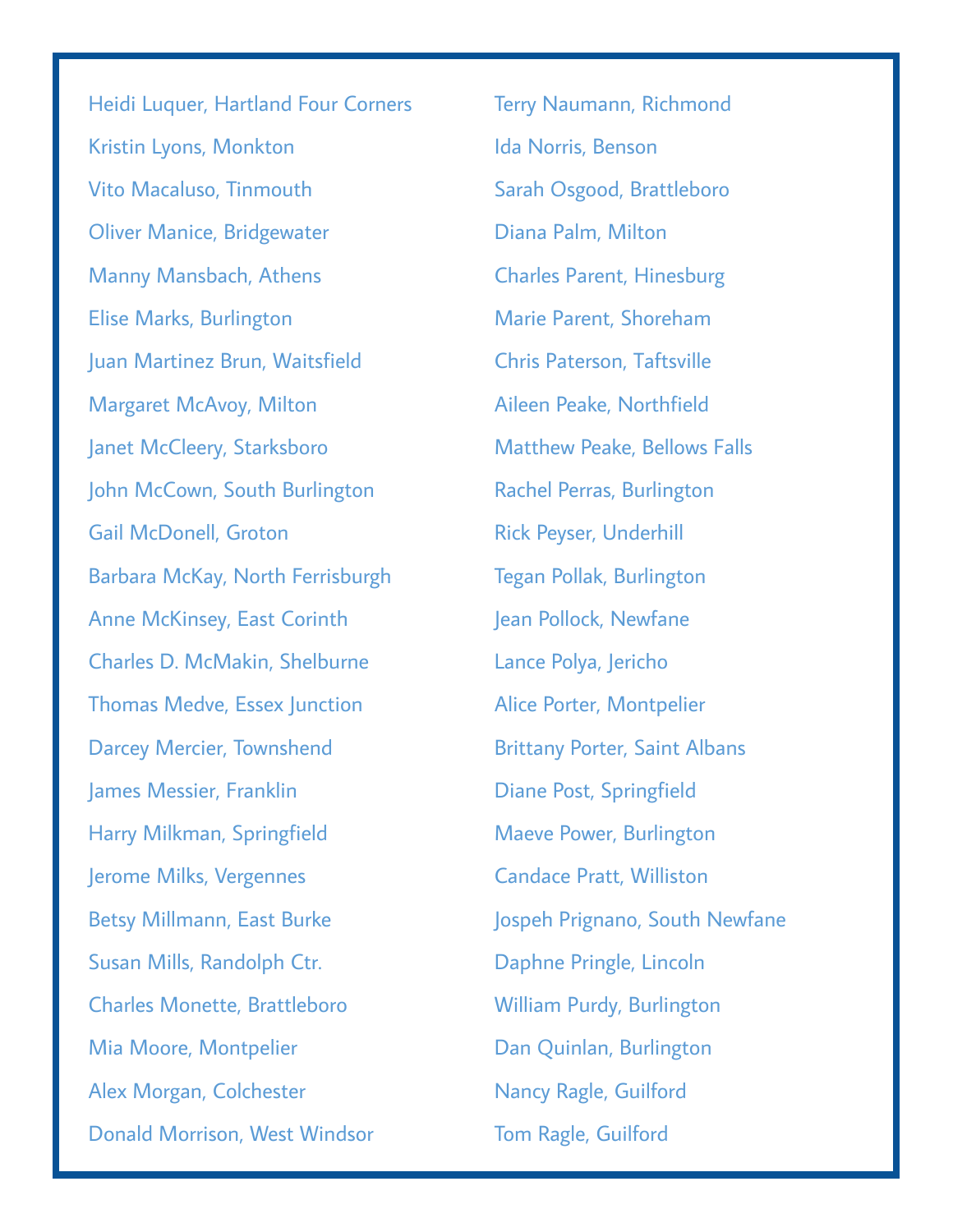Joannah Ralston, Shelburne Don Ramey, West Rutland Judith Raven, Shelburne Rella Rice, Chelsea Glen Roa, Colchester Ed Roberts, Richmond Susan Robinson, Underhill Center Karen Rockow, Salisbury Meg Root, Essex Junction John Rosenblum, Calais Darrell Ross, Burlington Jane Ross-Allen, Charlotte Cynthia Rubin, Burlington Susan Rump, Thetford Center Gerry Sandweiss, Woodstock Virginia Sassaman, Calais Penilee Saulnier, Colchester Jesse Scarlato, Montpelier Wolfger Schneider, Charlotte Carly Schwer, Jericho Olga Sears, Orwell Nicholas Seifert, Marshfield John Sherman, Hartford Teru Simon, North Pownal David Singer, Essex Junction

Grady Smith, Brattleboro Vance Smith, Brookfield Roy Snell, South Woodstock Polly Sobel, Richmond Nancy Spears, Weybridge Peter Spitzform, Essex Jct Robert Spottswood, Norwich Lois Squires, Manchester Center Thomas Stearns, Chelsea Linda Sukop, Burlington Robert Summers, Burlington Amy Sund, Hardwick John Tatlock, North Ferrisburgh Judy Thomas, Williston Todd Thomas, Morrisville William Thurber, Saint Albans Jeffrey Thygesen, Barre Tom Tintle, Shelburne Zachary Tomanelli, South Burlington Joel Trupin, Marshfield Brian Turbide, Grand Isle Clay Turnbull, Townshend Stephen Twombly, Roxbury Jeff Unsicker, Brattleboro Ann Vanneman, Shrewsbury